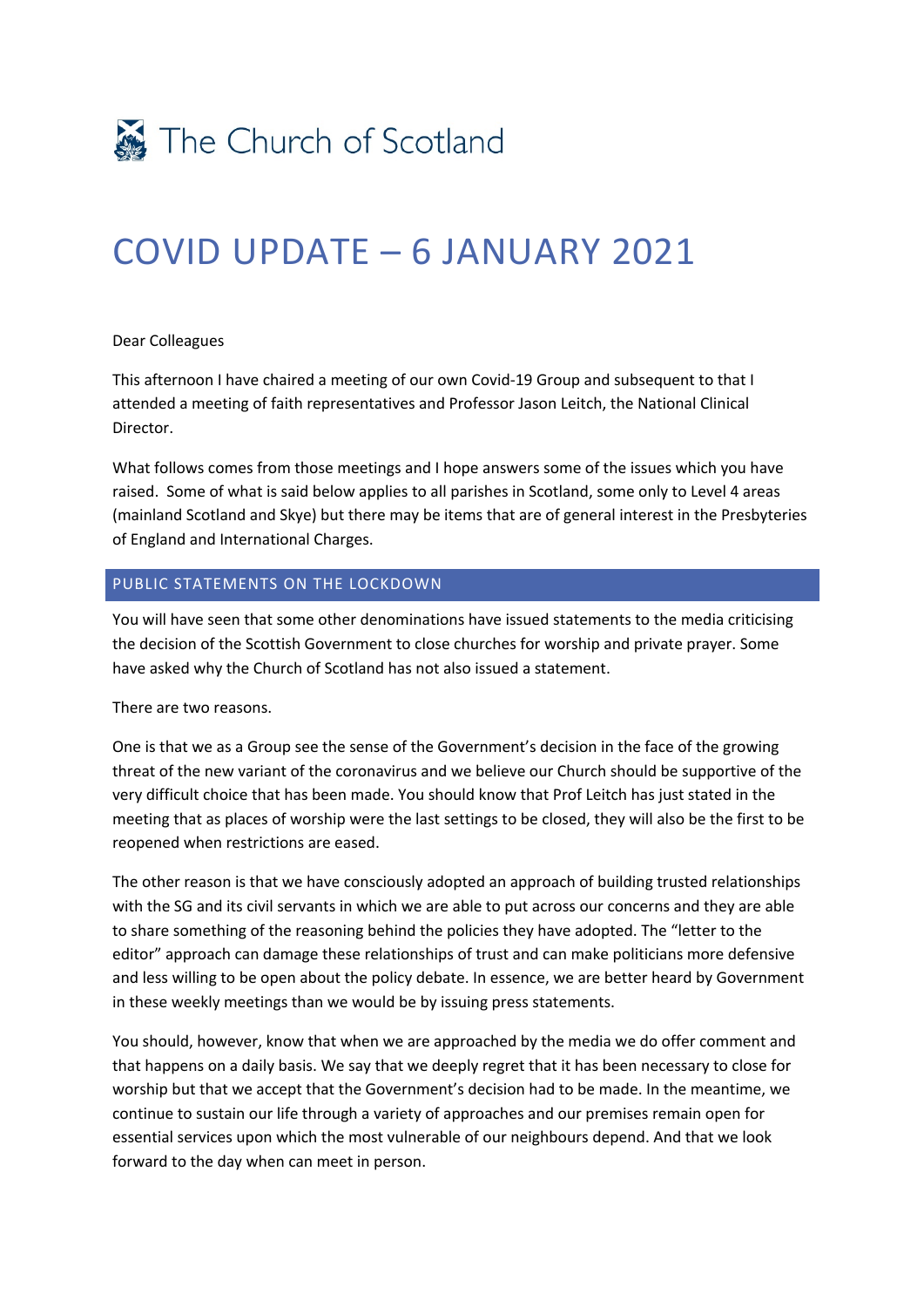The whole thrust of the lockdown is to stay at home – and only to leave home when it is essential to do so because it is when we are near other people that the virus has the chance to spread. Given the dangers of the moment and the promise of the vaccines the Covid Group believe that the absence of the already very restricted physical worship services is a price worth paying to keep people safe from an infection which, in its new form, is threatening to run out of control.

# BAPTISMS IN ENHANCED LEVEL 4 AREAS

These are not permissible in the current lockdown.

# FUNERALS IN CHURCH IN ENHANCED LEVEL 4 AREAS

There should be no more than twenty mourners at a service. The minister, funeral director, organist do not count in this number. Further details can be accessed here.

#### ORDINATIONS IN ENHANCED LEVEL 4 AREAS

At present, these are not permissible in the current lockdown however the group are continuing to speak to the Scottish Government to allow them to take place at the earliest opportunity.

## USING CHURCH BUILDINGS FOR ESSENTIAL PURPOSES IN ENHANCED LEVEL 4 AREAS

As with early last year, the church building can still be used for essential support services and travelling to the building to provide these is an exception to the stay at home rule. In general, please make sure that you can justify the service as being essential and that the number of volunteers is the minimum required.

So to give a Prof Leitch example. If you host a meeting of Narcotics Anonymous for six homeless people who cannot meet online then it is OK to continue – with all the usual mitigations of masks, open windows etc. And that can be widened to foodbanks, regulated childcare that allows key workers to go their employment and so on. But it's not OK to continue the Wednesday Bible Study how ever important that may be to its regular participants.

# YOUTH WORK IN ENHANCED LEVEL 4 AREAS

Youth work should be delivered online. Face-to-face support should only take place for either providing support to education hubs for the children of essential workers or providing support for the most vulnerable young people who do not have other means of support and cannot access support remotely.

In circumstances where support to a vulnerable young person is required, this should be provided on a one to one basis (indoors or outdoors) with restriction measures in place. Places of Worship may be used in such emergency provision, however a full and detailed risk assessment should be in place.

# USING CHURCH BUILDINGS FOR RECORDING OR BROADCASTING SERVICES IN ENHANCED LEVEL 4 AREAS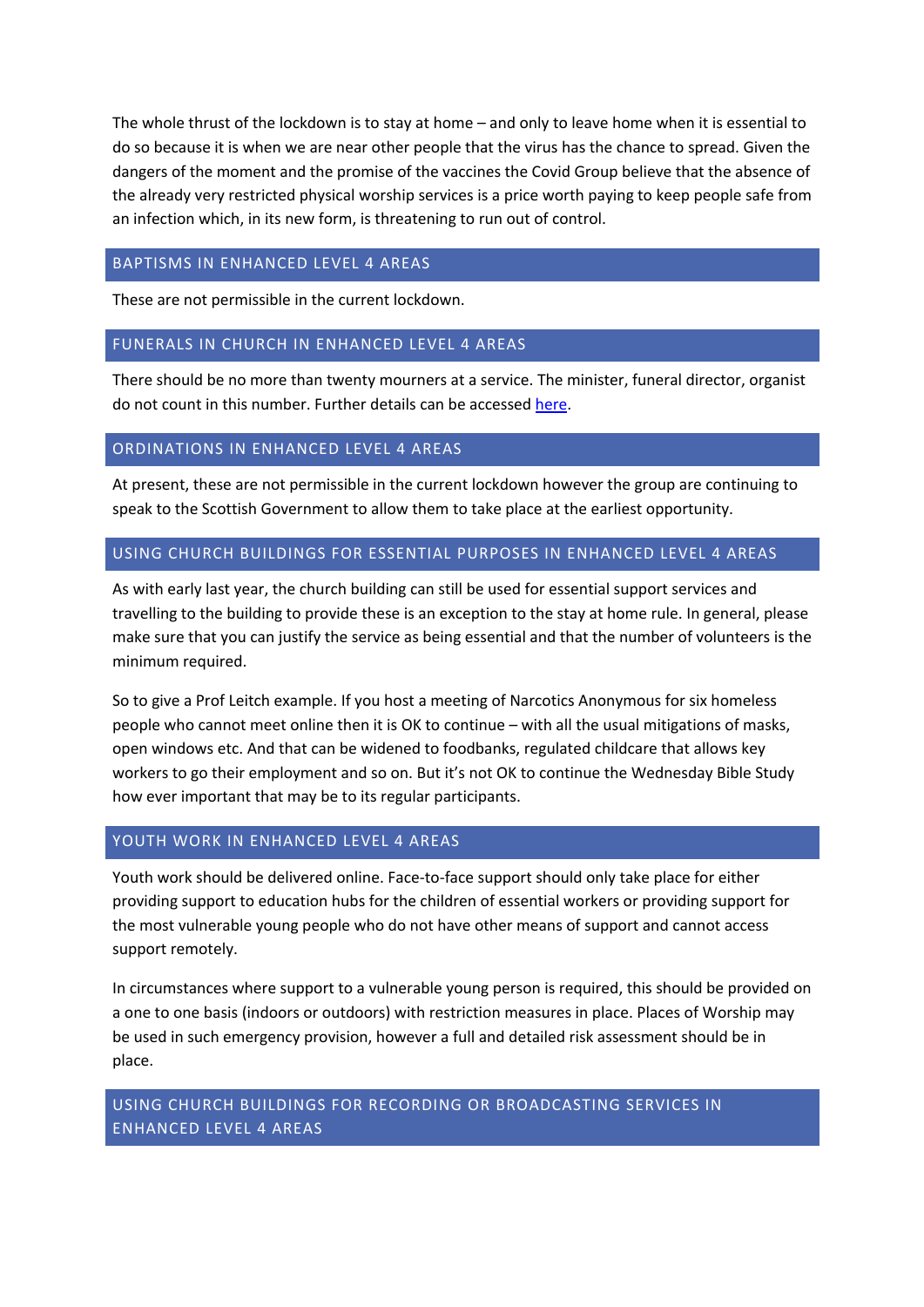This is permissible and the worship leader is allowed to leave home to fulfil this activity. A number of people have asked about numbers who might be permitted – the minister, the organist, the "tech" person, the reader and so on.

Please remember that whenever we increase the number of people gathering we increase the risk of infection.

So it should be the absolute minimum number of people in the church for the task in hand and you should have a justification for each person you ask to be there – ask if it really couldn't be done without them being physically present. Prof Leitch assured us that the police will not be checking on compliance but we must take care of each other and it would be a terrible thing if our recording session became a place where the virus was spread.

# RESOURCING ON-LINE WORSHIP

Many people have expressed their thanks for the services provided by the Moderator for the "Boxing Day Lockdown" – Sundays  $27<sup>th</sup>$  December and  $3<sup>rd</sup>$  and  $10<sup>th</sup>$  January. The Covid Group has asked Martin to draw together new worship resources for the Sundays during the rest of this month and work on those has already begun. More details to follow but you can be assured that there will be everything from complete services to individuals service components for you to use – or not use – as you see fit.

Several people have asked for assistance with finding good music resources for their on-line worship.

- there are a number of audio files from CH4 hymns if you register for an account on the Church of Scotland Music Website (https://music.churchofscotland.org.uk/).
- For copyright reasons it is not possible to provide downloads of videos with words on them. However Donald McCorkindale on his webpage (http://itsforministry.org/music-videos) is curating a list of hymns that churches have recorded and would be able to be used by other congregations with the appropriate licenses. These videos would not be stored on the site, rather a list of 'who to contact' to receive a copy. Donald is currently inviting churches who have such videos that they would be willing to share with others to contact him (dmccorkindale@churchofscotland.org.uk) to arrange the listing for others. The more churches that participate the greater the library of resources will be for people.

The Ecumenical Officer is also working with colleagues in the Church of England to see if access can be granted to their material on the Church Near You website.

# DISTRIBUTING MATERIALS

A number of congregations are issuing materials such as newsletters, service transcripts and DVD's. The Covid Group recognise that these are important in keeping those without the access to technology connected with the church. However, as with the previous period of lockdown it is important that every care and precaution is made in preparing and distributing materials. This means

• One person, or as few people as possible, copies or prepares mailings and adheres to all proper hand hygiene guidelines